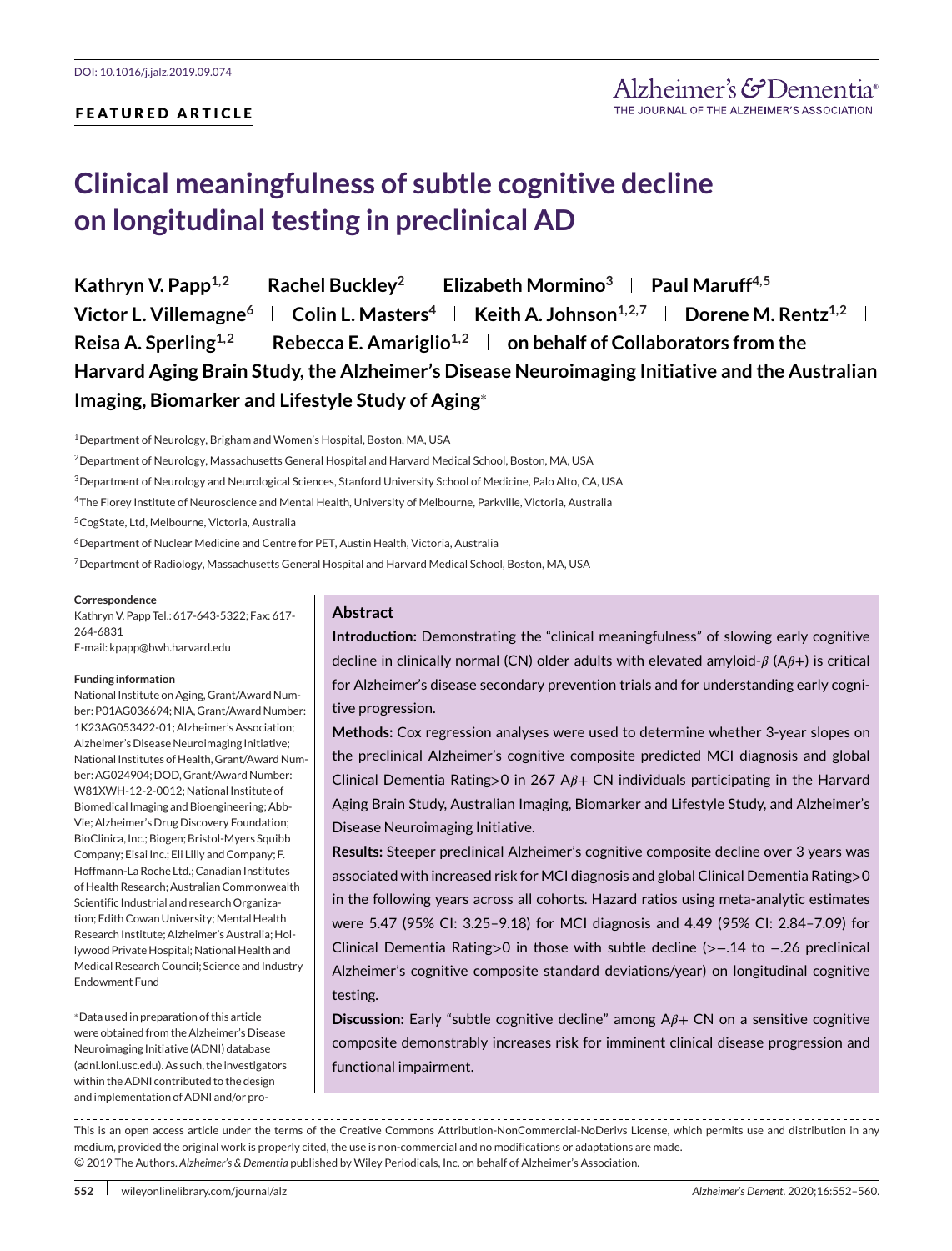INAL OF THE ALZHEIMER'S ASSOCIATION

vided data but did not participate in analysis or writing of this report. A complete listing of ADNI investigators can be found at: [http://adni.loni.usc.edu/wp-content/uploads/](http://adni.loni.usc.edu/wp-content/uploads/how_to_apply/ADNI_Acknowledgement_List.pdf) [how\\_to\\_apply/ADNI\\_Acknowledgement\\_List.pdf](http://adni.loni.usc.edu/wp-content/uploads/how_to_apply/ADNI_Acknowledgement_List.pdf)

#### **KEYWORDS**

Alzheimer's disease, Amyloid, Clinical meaningfulness, Clinical trials methodology, Outcome research, Preclinical, Secondary prevention

#### **1 INTRODUCTION**

The Alzheimer's disease (AD) continuum involves a protracted asymptomatic phase starting with the accumulation of amyloid  $\beta$  (A $\beta$ ) plaques and neurofibrillary tangles, followed by subtle yet increasingly persistent cognitive decline, functional impairment, and ultimately the dementia syndrome.<sup>1</sup> At the symptomatic stages of disease, cognitive and functional decline tend to occur in unison $<sup>2</sup>$  and regulators have</sup> historically required co-primary outcomes of cognition and function to ensure the clinical meaningfulness of the cognitive effect on functional progression. Advances in our ability to visualize AD neuropathology *in vivo* have provided the opportunity for early detection during the preclinical phase and have spurred secondary prevention trials to minimize cognitive decline in asymptomatic but at-risk individuals. However, co-primary outcomes are presumed to be challenging for secondary prevention trials because participants lack cognitive or functional impairment at enrollment and are also unlikely to develop significant functional impairment in the timeframes over which such trials are conducted (i.e.,  $3-5$  years).<sup>3,4</sup> Recent regulatory guidance for clinical trials in early AD emphasized the importance of establishing the meaningfulness of clinical outcomes.<sup>3</sup>

In the absence of functional impairment, one means of inferring clinical meaningfulness at the preclinical stage may be to determine whether subtle longitudinal cognitive decline predicts clinical progression beyond the duration of a trial. The recent National Institute of Aging and Alzheimer's Association research framework describes a transitional stage (e.g., "stage 2") along the AD trajectory, in which individuals may exhibit "subtle cognitive decline" on longitudinal cognitive testing as they move from asymptomatic to mildly symptomatic.<sup>5</sup> Quantification of "subtle cognitive decline" remains to be determined. In the same vein, FDA draft guidance offers the possibility of conducting studies long enough to follow individuals over the course of stage 2 until they show functional impairment.<sup>3</sup> However, disease progression is protracted, with a recent study showing that only 20% of stage 1/2 participants progress to MCI/dementia diagnosis after 8 years.<sup>6</sup> Thus, an alternative, more efficient approach is to determine the magnitude of cognitive decline on longitudinal testing that may serve as a proxy for future functional impairment. If a treatment slows this cognitive decline and reduces the likelihood of clinical progression, this would provide evidence for a clinically meaningful therapeutic response. Multiple observational studies have shown that, at the group level, abnormal levels of  $A\beta$  (measured with molecular neuroimaging or cerebrospinal fluid) are independently associated with cognitive decline and functional progression<sup>7-9</sup> However, no studies to date have directly quantified the extent of subtle decline measured on longitudinal cognitive testing that is representative of clinically meaningful outcomes (e.g., MCI diagnosis) in biomarker-confirmed asymptomatic AD.5

Here, we determine the extent of cognitive decline on longitudinal testing among  $A\beta$ + clinically normal (CN) older adults that predicts risk of subsequent diagnosis of MCI or AD dementia, and separately, progression to a global Clinical Dementia Rating (CDR) score greater than 0 after 3 years. To increase the generalizability of risk estimates in relation to cognitive slopes, data were aggregated from participants enrolled in three independent observational studies. To increase the applicability of results, we used the preclinical Alzheimer's cognitive composite (PACC5), an outcome currently being used in both pharmacological and nonpharmacological secondary prevention trials.We also assessed whether more subtle functional changes on the CDR Sum of Boxes were associated with concurrent cognitive decline before a diagnosis of MCI. Additional analyses in which we further queried these models were conducted within the Harvard Aging Brain Study (HABS) (e.g., reducing the time window of cognitive decline and examining individual cognitive measures).

## **2 METHODS**

#### **2.1 Sample characteristics**

Participants included individuals from the HABS, the Australian Imaging, Biomarker and Lifestyle Study (AIBL), and the AD Neuroimaging Initiative (ADNI).10–12 All participants were classified as CN at the baseline using previously reported study-specific criteria.<sup>10-12</sup> Participants were restricted to those with at least two follow-up neuropsychological assessments after baseline (anchored to year of first  $A\beta$  PET scan). Primary analyses focused on a subset of participants classified as having high A $\beta$  (Table 1; n = 267). Rates of cognitive and functional decline in the A $\beta$ -negative participants (A $\beta$ –) were computed as a comparison with the A $\beta$ -positive group (A $\beta$ +) (Supplementary Table 1;  $n = 641$ ).

#### **2.2 Cognitive outcome: The PACC**

Use of both the PACC<sup>13,14</sup> and the PACC5 (PACC + semantic fluency), has previously been described in detail in each of these cohorts.<sup>15</sup> The more sensitive PACC5 is used here but referred to as PACC throughout for clarity.<sup>13</sup> In the HABS, the PACC includes Logical Memory Delayed Recall, the Free and Cued Selective Reminding Test, the Mini–Mental Status Examination (MMSE), the Digit Symbol Substitution Test, and Category Fluency to animals, vegetables, and fruits. The PACC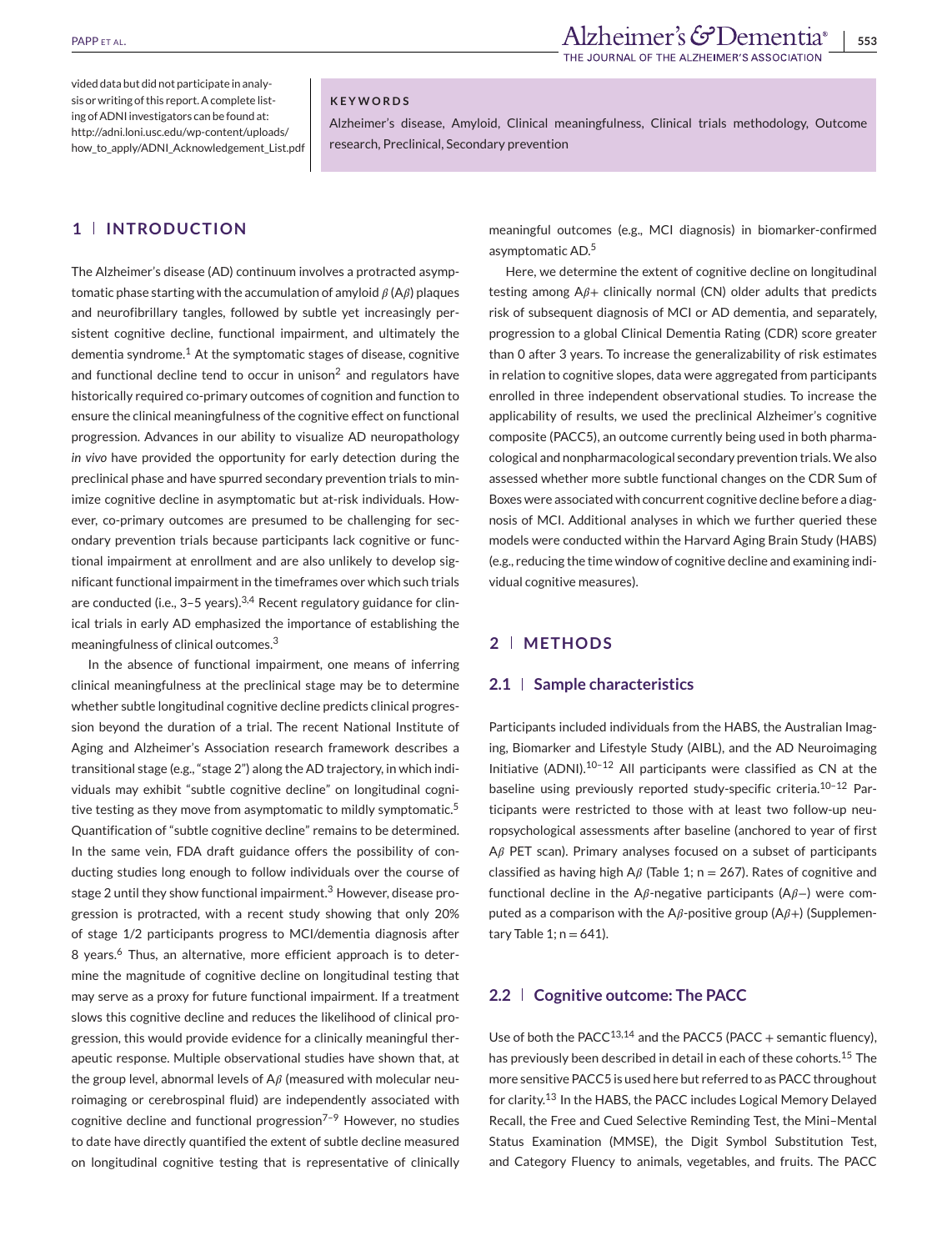554 | Alzheimer's GDementia<sup>®</sup><br>The Journal of the Alzheimer's association

similarly includes the MMSE and Logical Memory Delayed Recall for the AIBL and ADNI. However, differences in cognitive test batteries across cohorts required substitution with measures assessing the same cognitive process. The PACC has exhibited relative concordance of the baseline and slopes among these cohorts<sup>15</sup> despite differences in measures. The PACC was computed separately in each cohort by averaging the z-transformed scores for each measure derived from cohort-specific sample means and standard deviations. The ADNI and HABS participants completed the PACC annually compared with 18-month intervals in the AIBL.

## **2.3 Clinical progression outcomes: Diagnosis of MCI or AD dementia and Clinical Dementia Rating**

Measures of clinical disease progression included a diagnosis of MCI or AD dementia as well as a global CDR score and CDR Sum of Boxes. The CDR was included as a disease progression outcome to ensure that the predictive relationship between PACC decline and MCI diagnosis was not driven by overlap in cognitive measures used both in the PACC and in making a study diagnosis of MCI.

In the HABS, the CDR is completed by neuropsychologists and psychiatrists and rated independently from other cognitive testing results. All CDR raters are blinded to participant biomarker status. Quarterly consensus meetings are conducted with 6 or more clinicians as part of a multidisciplinary team. Participants are brought to consensus if they have a global CDR score of 0.5 and/or performance falls 1.5 standard deviations below the sample mean on any individual domainspecific composite score.<sup>16</sup> Diagnoses are determined by clinical consensus after reviewing the CDR, cognitive data, and relevant medications/medical history.

In the AIBL, the CDR is completed by neuropsychologists and is blinded from the other cognitive testing results. Participants are classified as normal or MCI at each visit by consensus of geriatric psychiatrists, behavioral neurologists, and neuropsychologists blinded to  $A\beta$ status.<sup>17</sup> MCI subjects met Petersen criteria<sup>18</sup> including subjective and objective cognitive difficulties in the absence of significant functional impairment.

In the ADNI, the CDR rater is ideally not involved with any other cognitive or functional assessments. Rating is not limited to MD/PhD level raters. Participants are diagnosed with MCI on the basis of the presence of a memory complaint, an MMSE score of 24-30 and a global CDR score of 0.5 with a mandatory box score of 0.5 in the memory domain.<sup>19</sup> Diagnosis is made by the site principal investigator or designee and includes review of the larger cognitive test battery, functional measures, and medical issues.

### **2.4 PET data acquisition and analysis**

Both the HABS and AIBL use the 11C-Pittsburgh Compound-B (PiB) A $\beta$ -PET tracer, whereas the ADNI uses the <sup>18</sup>F-AV45 (florbetapir)  $A\beta$ -PET tracer. The PET acquisition parameters for each

#### **RESEARCH IN CONTEXT**

- 1. Systematic review: The extant literature was reviewed using traditional methods. Multiple observational studies have shown that abnormal amyloid- $\beta$  (A $\beta$ ) among asymptomatic older adults is associated with 1) cognitive decline and 2) functional progression longitudinally. However, the predictive relationship between very subtle cognitive decline and imminent clinical disease progression (i.e., diagnosis of MCI, Clinical Dementia Rating>0) in asymptomatic  $A\beta$ + individuals is unclear.
- 2. Interpretation: Results across three large observational cohorts of asymptomatic  $A\beta$ + older adults indicate that subtle 3-year cognitive decline (>−0.14 to −0.25 standard deviations) on the preclinical Alzheimer's cognitive composite was associated with a 5.47 increase in hazards for MCI diagnosis and a 4.49 increase in hazard for Clinical Dementia Rating>0.
- 3. Future directions: These findings have important implications for the design and interpretation of results of secondary prevention trials and for interpreting the meaningfulness of subtle cognitive decline in an  $A\beta+$ unimpaired older adult to their risk for Alzheimer's disease progression.

study have been published previously.<sup>11,12,20-22</sup> In brief, the ADNI and AIBL's PET acquisition time was 50–70 minutes after injection [\(http://adni.loni.usc.edu/\)](http://adni.loni.usc.edu/), whereas for the HABS, PiB-PET data were collected 40–60 minutes after injection. Cerebellar gray matter was used as the reference region across studies. The HABS used a distribution value ratio, whereas the ADNI and AIBL used standardized uptake value ratios.We used previously published study-specific regional summary measures and cutoffs to classify individuals as  $A\beta +$ . Cutoffs included were as follows: HABS,  $>1.2$  distribution value ratio;<sup>22</sup> AIBL,  $>$ 1.40 standardized uptake value ratio,<sup>12</sup> ADNI,  $>$ 1.11 standardized uptake value ratio.<sup>21</sup>

#### **2.5 Statistical analyses**

Statistical analyses were completed using R version 3.5.0 (packages: survival, ggsurvfit and lme4, pROC, metafor). Differences in demographics across cohorts and  $A\beta+/-$  groups within cohort were examined using a series of one-way ANOVAs for continuous variables and  $\chi^2$  tests for dichotomous variables.

Ordinary least-squares regression was used to derive individual PACC slopes and intercepts for each participant by cohort over a threeyear period (Fig. 1). Computation of slopes was restricted to the first 3 years after  $A\beta$  PET scans to correspond with the average length of a clinical trial. For studies with annual follow-up (HABS/ADNI), 4 time points were used in contrast with 3 time points in the AIBL (18-month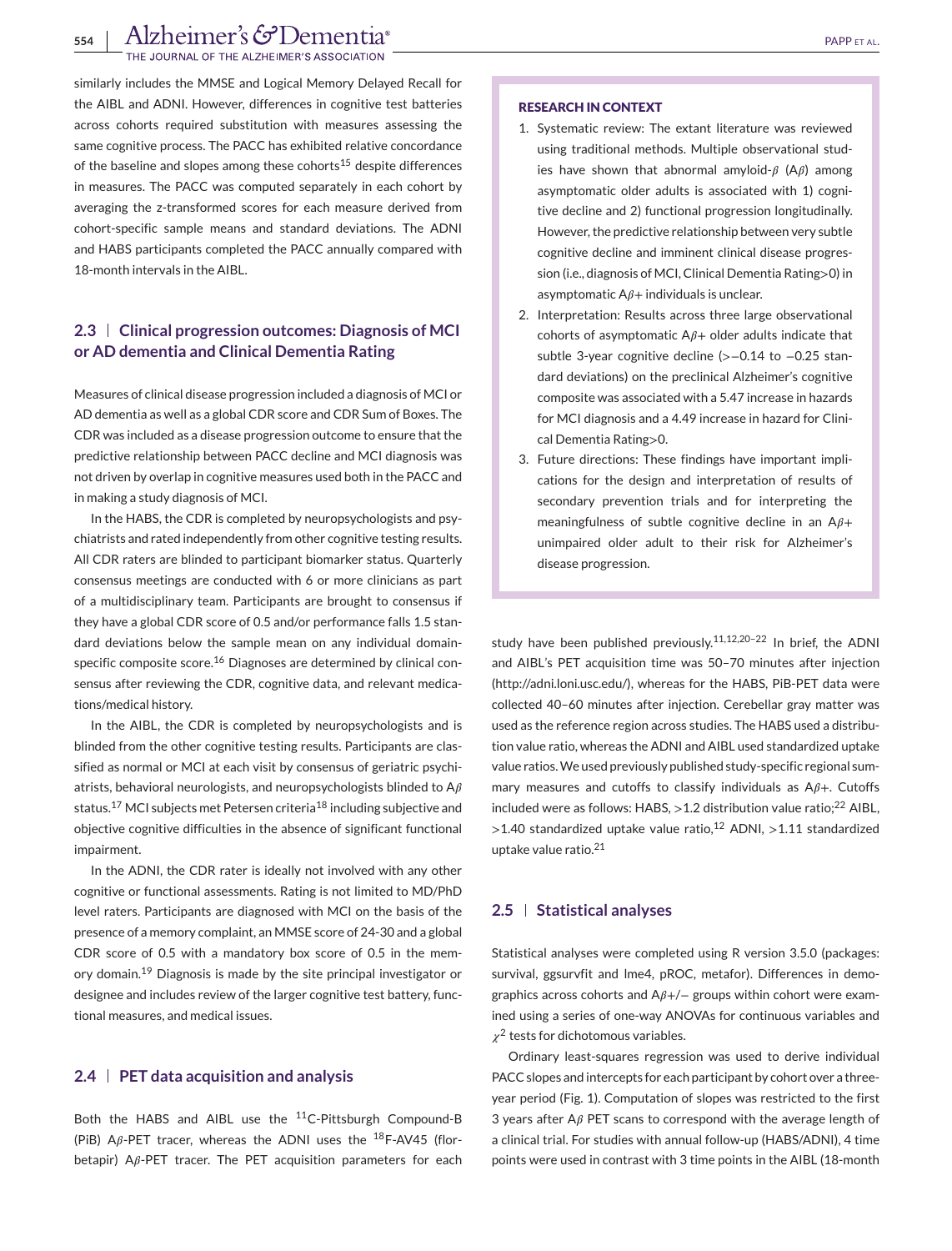IAL OF THE ALZHEIMER'S ASSOCIATIO

#### **TABLE 1** Baseline demographic characteristics of  $A\beta$ + clinically normal participants by cohort

| Variable                           | <b>HABS</b>            | <b>AIBL</b>              | <b>ADNI</b>                           | <b>Significance</b><br>testing (F, $\chi^2$ ) | P       |
|------------------------------------|------------------------|--------------------------|---------------------------------------|-----------------------------------------------|---------|
| N                                  | 73                     | 84                       | 110                                   |                                               |         |
| Age, mean, sd                      | 74.80 (6.09)           | 74.96 (6.92)             | 76.16 (6.15)                          | 2.78                                          | .065    |
| Female sex, %                      | 61                     | $45*$                    | 64                                    | 6.93                                          | .031    |
| Education, mean, sd                | 16.15(2.93)            | $13.51(2.42)^{*}$        | 16.05(1.10)                           | 14.11                                         | < .0001 |
| MMSE score, median, IQR            | $29(28-30)$            | $29(27-30)$              | $29(28-30)$                           | 0.08                                          | .924    |
| PACC, mean, sd                     | 0.02(0.68)             | $-0.14(0.64)$            | $-0.09(0.60)$                         | 0.48                                          | .620    |
| Overall Follow-up, mean, sd, range | $4.35(1.55)[1.0-6.71]$ | 4.89 (1.28)* [2.77-6.98] | $3.96(1.01)$ <sup>*</sup> [1.96-5.24] | 12.94                                         | < .0001 |
| Progressors to MCI at year 3+, %   | 20(12/58)              | 26(12/45)                | 32(19/59)                             | 1.16                                          | .560    |
| Progressors to CDR>0 at year 3+, % | 23 (10/44)             | 31(14/45)                | 39(23/59)                             | 1.62                                          | .444    |

NOTE. Means and standard deviations reported unless otherwise noted.

Abbreviations: HABS, Harvard Aging Brain Study; AIBL, Australian Biomarker and Lifestyle Study; ADNI, Alzheimer's Disease Neuroimaging Initiative; MMSE, Mini–Mental State Examination; PACC, preclinical Alzheimer's cognitive composite (5-component); MCI, mild cognitive impairment; sd, standard deviation; CDR, Clinical Dementia Rating; IQR, inter-quartile range.

<sup>∗</sup>Indicates the cohort which was significantly different from the others using Tukey post-hoc comparisons.



**FIGURE 1** Schematic of study analyses. Note. Models 1 and 2 examine the predictive relationship between subtle decline measured on longitudinal cognitive testing (PACC slope) among normal older adults and subsequent clinical disease progression to either a diagnosis of MCI (model 1) or a global CDR>0 (model 2). Model 3 examines the relationship between concurrent subtle cognitive decline and clinical disease progression (slope of CDR SOB—Sum of Boxes score). Abbreviations: PACC, preclinical Alzheimer's cognitive composite (5-component); CDR, Clinical Dementia Rating.

follow-up period). To determine the extent to which PACC declined over 3 years in the  $A\beta$ + individuals, a linear mixed effects model controlling for age (centered at 75 years), sex (female), and education (centered at 16 years) was utilized for each cohort. Using the HABS as an example, we also computed 1- and 2-year slopes to determine whether cognitive decline over a shorter duration could predict functional progression.

Given our interest in simulating AD secondary prevention trials, some of which are specifically recruiting older adults with elevated  $A\beta$ ,<sup>23</sup> primary analyses were completed in only those individuals with elevated  $A\beta$ . Cox proportional hazards models were used to separately estimate the effect of PACC slope from the baseline to year 3 on the risk for clinical progression to MCI/AD dementia at or after year 3. Analyses were controlled for the baseline PACC performance, age, sex, and education to account for demographic differences both within and between cohorts (model 1; Fig. 1). The equivalent analysis was completed substituting diagnosis with global CDR score >0 (model 2). In models 1 and 2, we restricted our data set to those who progressed at or after year 3 such that the event of interest (i.e., MCI diagnosis

or CDR>0) did not precede the measurement of cognitive slope. A summary meta-analysis estimate was calculated for models 1 and 2 using the rma function to fit a meta-analytic fixed-effect model from cohort model estimates and confidence intervals. Receiver operating curve analysis was used to identify the sensitivity and specificity of PACC slope cutpoints to MCI diagnosis. Finally, we were interested in whether subtle cognitive decline was simultaneously associated with an increase in subtle functional changes. To answer this question, we examined whether PACC slope was associated with evidence for concurrent subtle functional changes before MCI by examining the correlation of PACC slope with slope of CDR Sum of Boxes over 3 years (model 3).

Using the HABS as an example, we explored whether individual PACC tests were significant predictors of MCI using Cox proportional hazards models in line with models 1 and 2 aforementioned.

All analyses were two-sided and significance was set at *P* < .05.

#### **3 RESULTS**

#### **3.1 Demographic characteristics**

Among the  $A\beta$ + participants, there were no differences across cohorts for age or baseline cognition (Table 1). The AIBL participants had a lower proportion of females and lower education compared with the HABS and ADNI. Among  $A\beta$ + subjects, mean follow-up in the AIBL was longer compared with the HABS (*P* = .022) and ADNI (*P* < .001). These cohort-differences were comparable when including Aβ– participants (Supplementary Table 1).

#### **3.2**  $\vert$  Cognitive decline by  $A\beta$ + status and cohort

Over a 3-year period,  $A\beta$ + participants declined on the PACC in the HABS ( $P < .0001$ ), ADNI ( $P = .0001$ ) and AIBL ( $P = .008$ )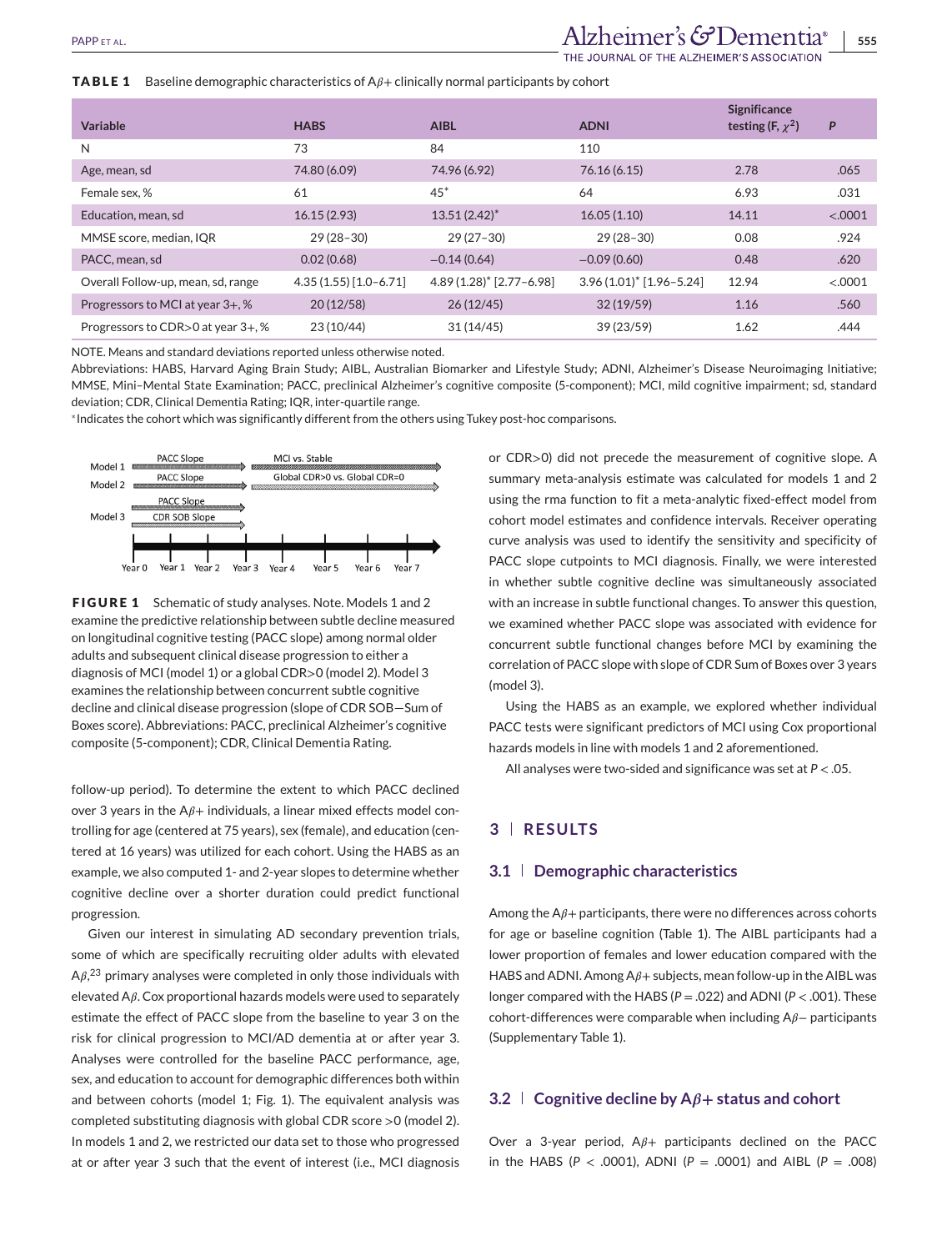**NOF THE ALZHEIMER'S ASSOCIATION** 

**TABLE 2** Model 1: Cox regression analyses showing progression to MCI among  $A\beta +$ 

| Progressors to MCI/Stable HR (95% CI) |                        | Estimate (se)      | P    |
|---------------------------------------|------------------------|--------------------|------|
| HABS, $n = 58$ , events $= 12$        |                        |                    |      |
| PACC slope*                           | $0.009(0.001 - 0.682)$ | $-2.13(2.22)$      | .033 |
| PACC intercept                        | $0.867(0.265 - 2.836)$ | $-0.24(0.60)$      | .814 |
| Age                                   | 1.036 (0.898-1.194)    | 0.48(0.07)         | .631 |
| Sex                                   | $0.076(0.009 - 0.652)$ | $-2.35(1.10)$      | .019 |
| Education                             | $0.917(0.679 - 1.240)$ | $-0.56(0.15)$ .575 |      |
| AIBL, $n = 45$ , events = 12          |                        |                    |      |
| PACC slope*                           | $0.000(0.000 - 0.021)$ | $-3.71(2.20)$      | .000 |
| PACC intercept <sup>*</sup>           | $0.034(0.004 - 0.288)$ | $-3.11(1.08)$      | .001 |
| Age                                   | $0.850(0.727 - 0.994)$ | $-2.03(0.08)$      | .042 |
| Sex                                   | $0.857(0.102 - 7.241)$ | $-0.141(1.08)$     | .887 |
| Education                             | $0.680(0.483 - 1.081)$ | $-1.628(0.24)$     | .103 |
| ADNI, $n = 59$ , events $= 19$        |                        |                    |      |
| PACC slope*                           | $0.143(0.022 - 0.911)$ | $-2.06(0.94)$      | .039 |
| PACC intercept                        | $0.498(0.246 - 1.007)$ | $-1.94(0.35)$      | .052 |
| Age                                   | $1.073(0.984 - 1.170)$ | 1.60(0.04)         | .110 |
| Sex                                   | $0.753(0.229 - 2.476)$ | $-0.47(0.61)$      | .641 |
| Education                             | $0.957(0.773 - 1.185)$ | $-0.40(0.10)$      | .687 |

Abbreviations: HABS, Harvard Aging Brain Study; AIBL, Australian Biomarker and Lifestyle Study; ADNI, Alzheimer's Disease Neuroimaging Initiative; PACC, preclinical Alzheimer's cognitive composite-5; HR, hazard's ratio; se, standard error; MCI, mild cognitive impairment; CI, confidence interval.

<sup>∗</sup>and bold text indicate significant variables.

(Supplementary Table 2). A different pattern was observed among the  $A\beta$ – group, which showed improved performance (practice effect) over the same period in the HABS (*P* = .002) and stability in PACC performance for the AIBL and ADNI (Supplementary Table 2).

## **3.3**  $\vert$  **Clinical progression by A** $\beta$ + **status and cohort**

The proportion of  $A\beta$ + participants who progressed to MCI at year 3 and thereafter was 20% in the HABS, 26% in the AIBL, and 32% in the ADNI (Table 2), which was systematically higher than MCI progression rates observed in A<sub>*β*</sub> – (Supplementary Table 1).

## **3.4 Cognitive decline and subsequent clinical disease progression**

#### **3.4.1 Progression to MCI/dementia (model 1)**

Four participants in the HABS (6%), 3 in the AIBL (4%), and 12 in the ADNI (7%) were excluded from the Cox regression analysis because they progressed to MCI before study year 3. Mean time to a diagnosis of MCI/dementia in  $A\beta$ + CN individuals including those who progressed before year 3 was 3.82 (1.85) years (HABS), 4.25 (1.90) years

(AIBL), and 2.89 (1.62) years (ADNI). Follow-up time did not differ between those who progressed to MCI versus those who remained stable in the HABS ( $P = .799$ ) or AIBL (.891); however, stable participants exhibited longer follow-up compared with MCI progressors in the ADNI  $(P < .01)$ .

Results showed that steeper PACC decline was a significant predictor of MCI diagnosis across all 3 cohorts (Table 2). This remained true when controlling for baseline PACC performance, which was also a significant predictor of disease progression in the AIBL with a trend on the bounds of significance in the ADNI (Table 2). Additional predictors of MCI in  $A\beta$ + CN were female sex (HABS) and age (AIBL).

To better visualize and interpret the risk of MCI diagnosis for a given cognitive slope, Cox regression analyses were recomputed using PACC dichotomized into "decliner" versus "stable" groups using the samplespecific  $A\beta$ + slope. For those whose slope was in the lowest tertile (−0.16 in the HABS, −0.14 in the AIBL, and −0.26 in the ADNI), hazard for MCI diagnosis increased by a factor of 9.11 in the HABS, 6.73 in the AIBL, and 4.23 in the ADNI (Fig. 2). Combining these estimates across cohorts using meta-analytic techniques showed that overall hazard for MCI diagnosis was 5.47 (95% CI: 3.25–9.18). Sensitivity and specificity of different PACC slope cutpoints to MCI diagnosis are provided in Supplementary Table 4. As an example, a PACC slope  $<-0.16$  in the HABS is associated with 99.80% sensitivity and 58.80% specificity to MCI diagnosis, a PACC slope  $< -0.14$  in the AIBL is associated with 99.79% sensitivity and 75.00% specificity, and a PACC slope < −0.26 in the ADNI is associated with 99.83% sensitivity and 68.40% specificity to MCI diagnosis.

#### **3.4.2 Progression to CDR>0 (model 2)**

Mean time to a CDR>0 in  $A\beta$ +CN individuals, including those who progressed before year 3, was 2.84 (1.53) years (HABS), 4.13 (1.9) years (AIBL), and 2.59 (1.51) years (ADNI). Recapitulating results observed in model 1, steeper PACC decline was a significant predictor of CDR>0 across all 3 cohorts (Table 3). Using the same groupings for PACC "decliner" versus "stable" groups as aforementioned, hazard for CDR>0 was 7.13 (95% CI: 1.07–47.20, *P* = .041) in the HABS, 5.08 (95% CI: 1.43–18.18, *P* = .011) in the AIBL, and 3.78 (95% CI: 1.53–9.35, *P* = .004) in the ADNI. Combining these estimates across cohorts using meta-analytic techniques showed that overall hazard for CDR>0 was 4.49 (95% CI: 2.84–7.09).

## **3.4.3 Concurrent cognitive decline and functional progression (model 3)**

We also examined whether subtle cognitive decline was associated with a concurrent increase in functional symptoms before an MCI diagnosis. Across all cohorts, steeper PACC slope was associated with increased Sum of Boxes scores on the CDR (HABS: r = −.612, *P* < .01; AIBL: r = −.439, *P* < .01; ADNI: r = −.374, *P* < .01) over the same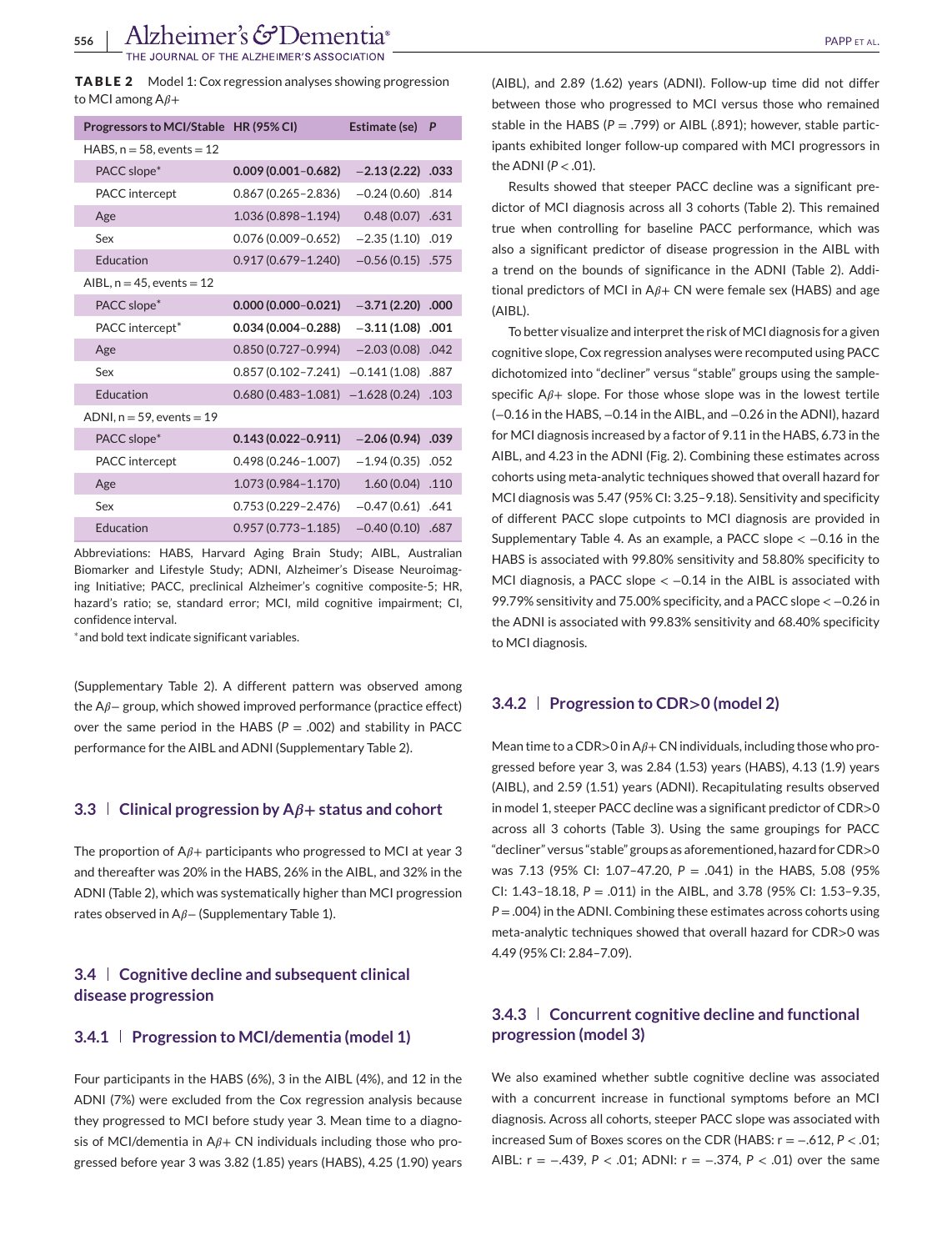

**FIGURE 2** Hazard ratio for MCI diagnosis in PACC decliners: visualization of model results. Note. Kaplan–Meier curves showing the relative risk of MCI diagnosis among initially clinically normal but  $A\beta+$ older adults with steeper (red) versus more stable (blue) PACC slopes in the preceding 3 years. PACC slope is dichotomized into steep versus stable groups using the bottom tertile. HABS hazard ratio =  $9.11$  (95%) CI: 1.37–60.51) *P* < .001, AIBL hazard ratio = 6.73 (95% CI: 1.57–29.41) *P* = .010, ADNI hazard ratio = 4.23 (95% CI: 1.5–12.04)  $P = 0.006$ . Abbreviations: A $\beta$ , amyloid- $\beta$ ; HABS, Harvard Aging Brain Study; AIBL, Australian Biomarker and Lifestyle Study; ADNI, Alzheimer's Disease Neuroimaging Initiative; PACC, preclinical Alzheimer's cognitive composite-5; MCI, mild cognitive impairment; CI, confidence interval.

## PAPP ET AL. **PAPP ET AL. STOPP ET AL. 557**

THE JOURNAL OF THE ALZHEIMER'S ASSOCIATIO

**TABLE 3** Model 2: Cox regression analyses showing progression to global CDR>0 among  $A\beta +$ 

| <b>CDR</b> progression; global<br>CDR>0 versus global |                        |               |      |
|-------------------------------------------------------|------------------------|---------------|------|
| $CDR = 0$                                             | <b>HR (95% CI)</b>     | Estimate (se) | P    |
| HABS, $n = 44$ , events $= 10$                        |                        |               |      |
| PACC5 slope <sup>*</sup>                              | $0.003(0.000 - 0.454)$ | $-5.62(2.47)$ | .023 |
| PACC5 intercept                                       | $0.797(0.241 - 2.833)$ | $-0.23(0.65)$ | .726 |
| Age                                                   | $0.926(0.802 - 1.069)$ | $-0.08(0.07)$ | .296 |
| Sex                                                   | $0.289(0.053 - 1.589)$ | $-1.24(0.87)$ | .154 |
| Education                                             | $0.973(0.716 - 1.321)$ | $-0.03(0.16)$ | .859 |
| AIBL, $n = 45$ , events $= 14$                        |                        |               |      |
| PACC5 slope <sup>*</sup>                              | $0.000(0.000 - 0.014)$ | $-8.45(2.14)$ | .000 |
| PACC5 intercept*                                      | $0.020(0.002 - 0.175)$ | $-3.88(1.09)$ | .000 |
| Age                                                   | $0.855(0.740 - 0.989)$ | $-0.16(0.07)$ | .035 |
| Sex                                                   | $0.268(0.043 - 1.666)$ | $-1.32(0.93)$ | .158 |
| Education                                             | $0.753(0.525 - 1.081)$ | $-0.28(0.18)$ | .125 |
| ADNI, $n = 59$ , events $= 23$                        |                        |               |      |
| PACC5 slope*                                          | $0.064(0.011 - 0.386)$ | $-2.75(0.92)$ | .003 |
| PACC5 intercept*                                      | $0.360(0.181 - 0.717)$ | $-1.02(0.35)$ | .004 |
| Age                                                   | $0.976(0.894 - 1.066)$ | $-0.02(0.04)$ | .592 |
| Sex                                                   | $0.454(0.156 - 1.325)$ | $-0.79(0.55)$ | .149 |
| <b>Education</b>                                      | 1.070 (0.862-1.329)    | 0.07(0.11)    | .539 |

Abbreviations: HABS, Harvard Aging Brain Study; AIBL, Australian Biomarker and Lifestyle Study; ADNI, Alzheimer's Disease Neuroimaging Initiative; PACC, preclinical Alzheimer's cognitive composite-5; HR, hazard's ratio; se, standard error; MCI, mild cognitive impairment; CI, confidence interval.

<sup>∗</sup>and bold text indicate significant variables.

3-year period (Fig. 3). However, 65% of individuals showed no change (slope = 0) on CDR-Sum of Boxes over 3 years.

## **3.5 Further analysis of the association between cognition and MCI diagnosis in the HABS**

Testing the limits of model 1 within the HABS, PACC slope was not a significant predictor of MCI when restricted to either 2- (*P* = .399) or 1-year (*P* = .906) follow-up (Supplementary Table 3). Returning to 3-year slopes, the slope of each PACC component (including MMSE, Digit Symbol Substitution Test, Free and Cued Selective Reminding Test, Logical Memory Delayed Recall, and Category Fluency) was a significant predictor of MCI diagnosis at or after 3 years when examined independently (Supplementary Table 3).

## **4 DISCUSSION**

Results across three large observational cohorts indicate that rates of disease progression among initially normal older adults are systematically higher in A $\beta$ + compared with A $\beta$ – and range from 20 to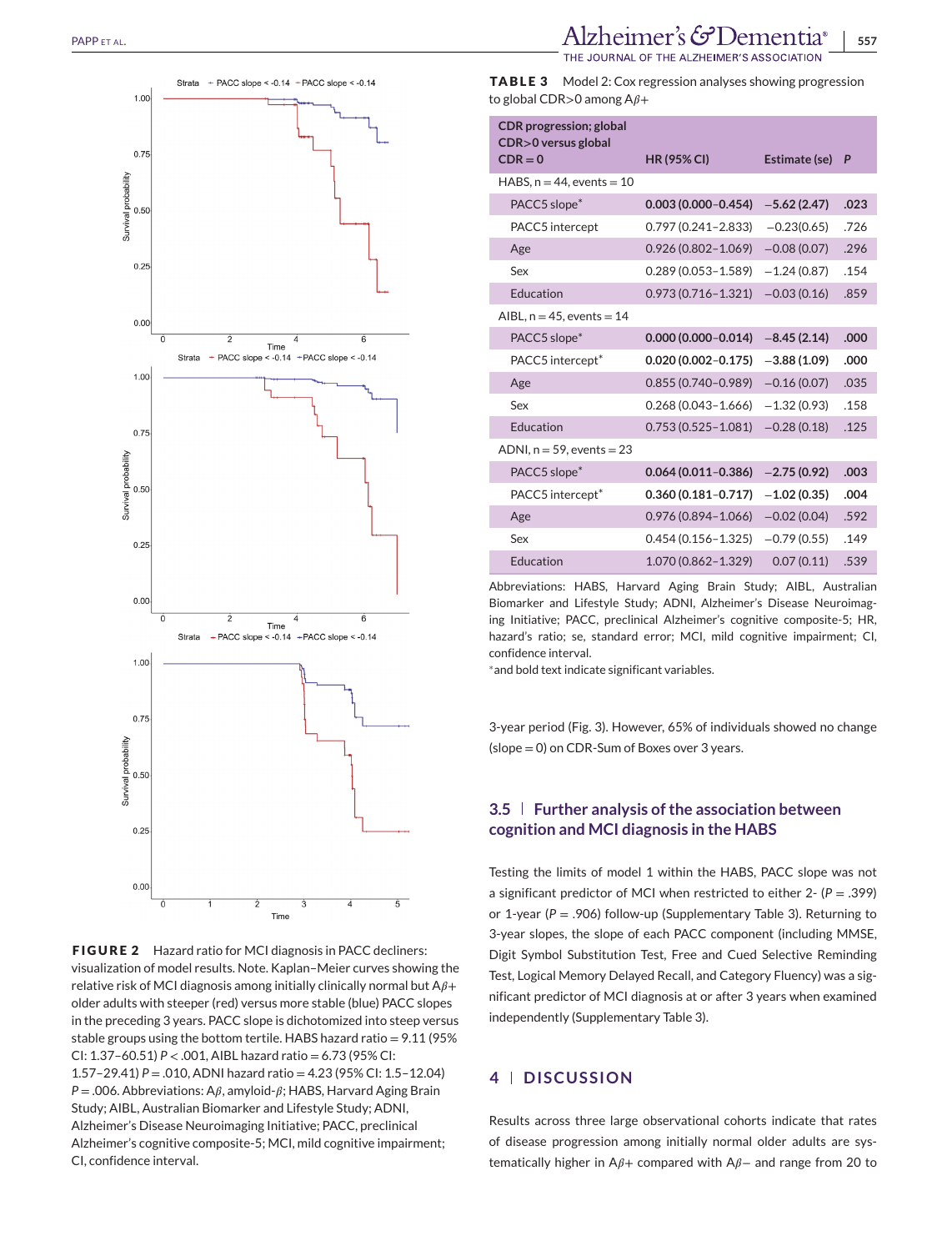

**FIGURE 3** Concurrent subtle cognitive decline and increasing functional impairment over 3 years in  $A\beta$  + CN individuals. Note. Correlation between 3-year cognitive slopes and 3-year CDR Sum of Boxes among initially clinically normal but  $A\beta$  + older adults. The correlation between PACC and CDR slope is r = −0.612 (*P* < .001), r = −0.439, (*P* < .001), and r = −0.374, (*P* < .001) in the HABS, AIBL, and ADNI, respectively. Abbreviations:  $A\beta$ , amyloid- $\beta$ ; CN, clinically normal; CDR, Clinical Dementia Rating; HABS, Harvard Aging Brain Study; AIBL, Australian Biomarker and Lifestyle Study; ADNI, Alzheimer's Disease Neuroimaging Initiative; PACC, preclinical Alzheimer's cognitive composite-5; MCI, mild cognitive impairment; CI, confidence interval.

32% of  $A_{\beta+}$  progressing to MCI or 23 to 39% progressing to global CDR score>0. Subtle cognitive decline (between−0.14 and−0.26 standard deviations per year on a multidomain cognitive composite) among these  $A\beta$ + older adults is associated with an approximately 5-fold greater risk of subsequent clinical disease progression (i.e., MCI diagnosis or global CDR score>0). These findings provide strong evidence for the meaningfulness of subtle cognitive decline in the context of biomarker-defined preclinical AD.

Our results provide general parameters for the expected degree of subtle decline measured on longitudinal cognitive testing that is representative of "transitional cognitive decline" in stage 2 of the revised National Institute of Aging and Alzheimer's Association criteria.<sup>5</sup> We corroborate findings from multiple reports showing that among initially CN older adults, abnormal  $A\beta$  is associated with both cognitive decline<sup>7,9</sup> and functional progression.<sup>24</sup> In contrast with previous work, we examined the predictive utility of longitudinal cognition for imminent clinical disease progression. Furthermore, we focused on CN individuals with biomarker-defined AD ( $A\beta$ +).

Criteria for cognitive impairment in MCI is defined as 1.5 standard deviations below normative data, $^{18}$  and previous studies have shown that the correlation between cognition and function is strongest as the disease progresses.<sup>25</sup> However, we show the extent to which quite subtle cognitive decline (as small as −0.14 to −0.26 standard deviations annually) among initially asymptomatic  $A\beta$ + individuals is associated with imminent clinical disease progression, that is, a 5-fold increase

in hazard for MCI diagnosis. These findings support the notion that AD treatment effectiveness in secondary prevention may be inferred by examining subtle decline measured on longitudinal cognitive testing alone. Recent FDA draft guidance for industry similarly raises this possibility suggesting it will "consider strongly justified arguments that a persuasive effect on sensitive measures of neuropsychological performance may provide adequate support for a marketing approval".<sup>3</sup> The persuasiveness of the clinical meaningfulness of cognitive performance would likewise be enhanced with evidence for a large magnitude of effect and a large breadth of effect. Although the magnitude of cognitive decline was relatively subtle, its predictive utility was robust, evident on two separate markers of disease progression (i.e., CDR>0 and MCI diagnosis), and persisting across three cohorts despite differences in methodology (including differences in PACC tests, follow-up duration, and diagnostic procedures) and relatively small sample sizes of  $A\beta$ + individuals with extended follow-up.

Interestingly, baseline PACC performance was not a significant predictor of either MCI or CDR 0.5 in the HABS and while baseline cognition did contribute some explanatory variance in the ADNI and AIBL, subtle decline measured on longitudinal cognitive testing remained the best predictor of clinical disease progression. This suggests that risk for imminent clinical progression is not solely driven by those further along the trajectory at study initiation as evidenced by lower cognition at study outset, but by those who are subtly declining over time. The scope of subtle cognitive decline's pervasive relationship with clinical disease progression was further revealed by the HABS results showing that decline on each individual task predicted MCI diagnosis independently. Furthermore, there was also evidence that a more subtle increase in functional symptoms (i.e., slope of CDR-Sum of Boxes) was moderately correlated with concurrent PACC decline, but this was driven by a subset (only 35% showed change on the CDR-Sum of Boxes). This last finding raises the possibility that traditional coprimary outcomes of cognition and function may be appropriate when targeting those in the latest stages of preclinical AD.

Finally, the reported link between an individual's own cognitive concerns (rather than those of an informant) and AD biomarkers in asymptomatic individuals<sup>26</sup> suggests that there may be additive utility in examining trajectories of cognitive complaints alongside cognitive decline to predict risk for clinical progression.<sup>27</sup> This may also be extended to measures of mild neurobehavioral changes<sup>28-30</sup> as well as potentially novel measures of health outcomes developed in coordination with patient and caregivers to better identify what is of value from an individual's perspective (e.g., driving, perceived competence, etc).

#### **4.1 Limitations**

Although we pooled data across 3 large observational cohorts, our sample is insufficient to set standards for predicting risk of clinical progression at the individual level for a given slope, age, sex, or genetic profile. In addition, there may be some circularity in using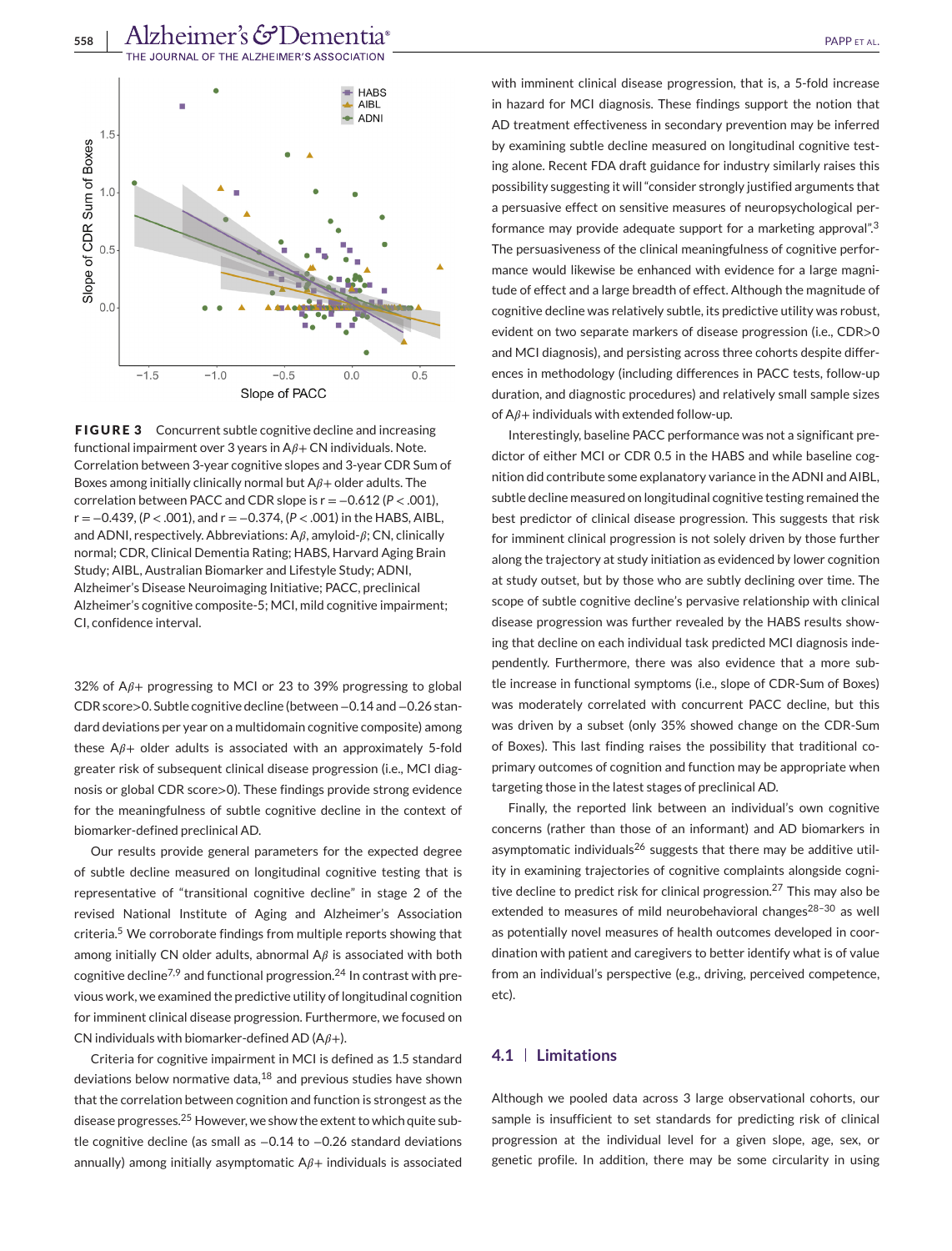cognitive slopes to predict MCI diagnosis, which in most cases involves a review of cognitive performance to make this diagnosis. However, our identical finding of 3-year PACC decline on subsequent global CDR progression (which is rated independently of cognitive testing) allays concerns regarding circularity and reinforces the robustness of the pattern. Finally, disappointing results from clinical trials testing anti-A $\beta$  therapies at the symptomatic stages of AD certainly raise the question of the relevance of  $A\beta$  accumulation to tau spreading, neurodegeneration, and cognitive decline. Our results remain agnostic as to whether  $A\beta$  is a relevant target for intervention or whether both anti-A $\beta$  and anti-tau therapies in addition to mitigation of other contributing factors may be required at even earlier stages of disease to fully prevent cognitive decline.

## **5 CONCLUSIONS**

Neuropsychological measures, on face value, do not reflect the everyday cognitive skills needed to function independently; rarely are people faced with matching digits and symbols in daily life or learning unrelated lists of words. However, subtle decline measured on longitudinal cognitive testing was predictive of subsequent MCI diagnosis, which is certainly a meaningful outcome. We may infer that subtle decline measured on longitudinal cognitive testing alone, particularly in the setting of biological markers for a neurodegenerative disease, may serve as a proxy for movement along the AD disease trajectory in future secondary prevention trials.

#### **ACKNOWLEDGMENTS**

#### Funding/Support:

**HABS:** The Harvard Aging Brain Study is funded by the National Institute on Aging (P01AG036694) with additional support from several philanthropic organizations. R.E.A. and K.V.P. (1K23AG053422- 01) are supported by K23 awards from the NIA and awards from the Alzheimer's Association. E.C.M. is supported by a K01 award from the NIA. R.F.B. is funded with the NHMRC Dementia Research Fellowship (APP1105576).

The authors would like to thank Michael Properzi for his assistance in preparing the data and Samantha Burnham for input on the statistical plan. They would also like to acknowledge our study personnel, in particular Dylan Kirn, and research coordinators Martha Muniz, Emily Kilpatrick, Paige Sparks, Aubryn Samaroo, Lyssa Manning, and Hannah Klein. Finally, the authors would like to thank their committed HABS participants.

**ADNI:** Data collection and sharing for this project was funded by the Alzheimer's Disease Neuroimaging Initiative (National Institutes of Health Grant U01 AG024904) and DOD ADNI (Department of Defense award number W81XWH-12-2-0012). The ADNI is funded by the National Institute on Aging, the National Institute of Biomedical Imaging and Bioengineering, and through generous contributions from the following: AbbVie, Alzheimer's Association; Alzheimer's Drug Discovery Foundation; Araclon Biotech; BioClinica, Inc.; Biogen; Bristol-Myers Squibb Company; CereSpir, Inc.; Cogstate; Eisai Inc.; Elan Pharmaceuticals, Inc.; Eli Lilly and Company; EuroImmun; F. Hoffmann-La Roche Ltd and its affiliated company Genentech, Inc.; Fujirebio; GE Healthcare; IXICO Ltd.; Janssen Alzheimer Immunotherapy Research & Development, LLC.; Johnson & Johnson Pharmaceutical Research & Development LLC.; Lumosity; Lundbeck; Merck & Co., Inc.; Meso Scale Diagnostics, LLC.; NeuroRx Research; Neurotrack Technologies; Novartis Pharmaceuticals Corporation; Pfizer Inc.; Piramal Imaging; Servier; Takeda Pharmaceutical Company; and Transition Therapeutics. The Canadian Institutes of Health Research is providing funds to support the ADNI clinical sites in Canada. Private sector contributions are facilitated by the Foundation for the National Institutes of Health [\(www.fnih.org\)](http://www.fnih.org). The grantee organization is the Northern California Institute for Research and Education, and the study is coordinated by the Alzheimer's Therapeutic Research Institute at the University of Southern California. ADNI data are disseminated by the Laboratory for Neuro Imaging at the University of Southern California.

**AIBL:** Funding for the AIBL was provided in part by the study partners [Australian Commonwealth Scientific Industrial and research Organization (CSIRO), Edith Cowan University (ECU), Mental Health Research Institute (MHRI), Alzheimer's Australia (AA), National Aging Research Institute (NARI), Austin Health, CogState Ltd., Hollywood Private Hospital, Sir Charles Gardner Hospital]. The study also received support from the National Health and Medical Research Council (NHMRC) and the Dementia Collaborative Research Centres program (DCRC2), as well as ongoing funding from the Science and Industry Endowment Fund (SIEF). The authors acknowledge the financial support of the CRC for Mental Health. The Cooperative Research Center (CRC) program is an Australian Government Initiative.

K.V.P. has served as a consultant for Biogen Idec. R.B. has no disclosures. E.M. has served as a consultant for Janssen, Eli Lilly, and Biogen Idec. P.M. is a full-time employee of Cogstate Ltd. V.L.V. has served as a consultant for Bayer Pharma; and received research support from an NEDO grant from Japan. C.L.M. is an advisor to Prana Biotechnology Ltd and a consultant to Eli Lilly. K.A.J. has served as paid consultant for Bayer, Biogen Idec, Bristol-Myers Squibb, GE Healthcare, Isis Pharmaceuticals Inc, Janssen Alzheimer's Immunotherapy, Piramal, Siemens Medical Solutions, Novartis, Roche and Genzyme. He is a site principal investigator, co-investigator, for Lilly/Avid, Biogen Idec, Bristol-Myers Squibb, Eisai, Pfizer, Janssen Alzheimer Immunotherapy, Merck, and Navidea clinical trials. He has spoken at symposia sponsored by Janssen Alzheimer's Immunotherapy, GEHC, Lundbeck, and Pfizer. These relationships are not related to the content in the manuscript. D.M.R. has served as a consultant for Eli Lilly, Biogen Idec, Lundbeck Pharmaceuticals, and serves as a member of the Scientific Advisory Board for Neurotrack. R.A.S. has served as a paid consultant for Abbvie, Biogen, Bracket, Genentech, Lundbeck, Merck, Otsuka, Roche, and Sanofi. She has research support from Eli Lilly, Avid, and Janssen. She has spoken at symposia sponsored by Eli Lilly, Biogen, and Janssen Alzheimer Immunotherapy. These relationships are not related to the content in the manuscript. R.E.A. has served as a consultant for Biogen Idec.